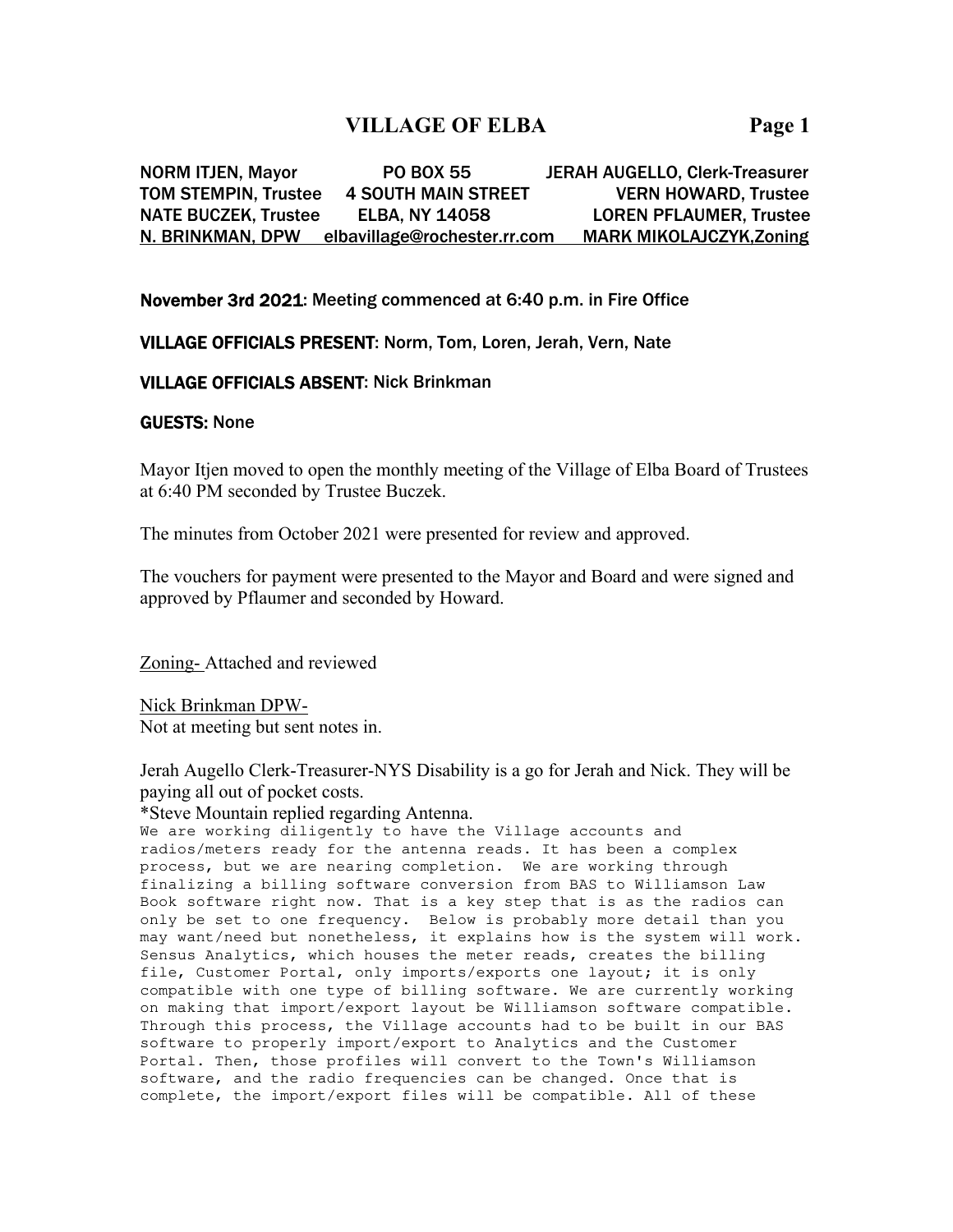steps have to be completed to integrate the accounts to the Customer Portal for residents to use, the antenna to be deployed for usage and billing to work properly.

Also, as you know, Sandy Baubie did leave the Town and is working as a remote consultant, this did cause some delay in conversion and integration process. The conversion is almost complete, the Town will be running a side by side billing this quarter to ensure conversion accuracy and Analytics integration. We anticipate the Village's December 15th, 2021's, billing should be fully through the antenna and radio frequencies will be switched barring any major setbacks.

Lastly, Andrew Maguire (copied above) is working on some literature to be mailed out to all customers explaining the process to get web account set up. He will coordinate with you directly to finalize that mailing.

Thanks and feel free to call myself or Andrew anytime.  $S<sup>+</sup>$   $\alpha$ 

\*Received a Webcam from Batavia Computer for \$60.00

\*Scarecrow Contest was successful and the Village received a lot of positive feedback. The Stork and Jimmy display made the Batavia Daily News.

\*Christmas in the Park with the Betterment Committee is scheduled for Sat Dec  $11<sup>th</sup>$  at 7pm and set up is scheduled to start on Nov  $27<sup>th</sup>$ . \$35 a tree. Forms are in the Village office and on Facebook.

\*Met with Genesee County Chamber of Commerce and they will be creating a video presentation of the Village of Elba and all the wonderful attributes we offer. Video should be ready in a few months.

\*The Mayor and I met with Gretchen Rosales to go over ideas to get the school to help with crossing duties while our current employee Tamara is out of state from Nov 29- March  $31<sup>st</sup>$ .

\* Annual AUD is done for 2020-2021 Fiscial year and submitted!

Mayor- Norm Itjen-

\*Property on Barrville Road. Spoke with Lawyer regarding selling, sealing bid. More information to come.

\*4 more Christmas flags have been ordered for Village light poles

\* Mayor will contact the Byron Bergen Mayor to see where they purchased their Village Crossing Lights

\* December the Village will vote on Cannabis Distribution

Trustees-

\* Nate studied the Ford Rd drainage issue near Oliver's. It will need a new culvert. We may be able to use Chips fund. Mayor will speak with Mark Yungfleisch for help.

\* Nate also did a traffic study at school to count cars and